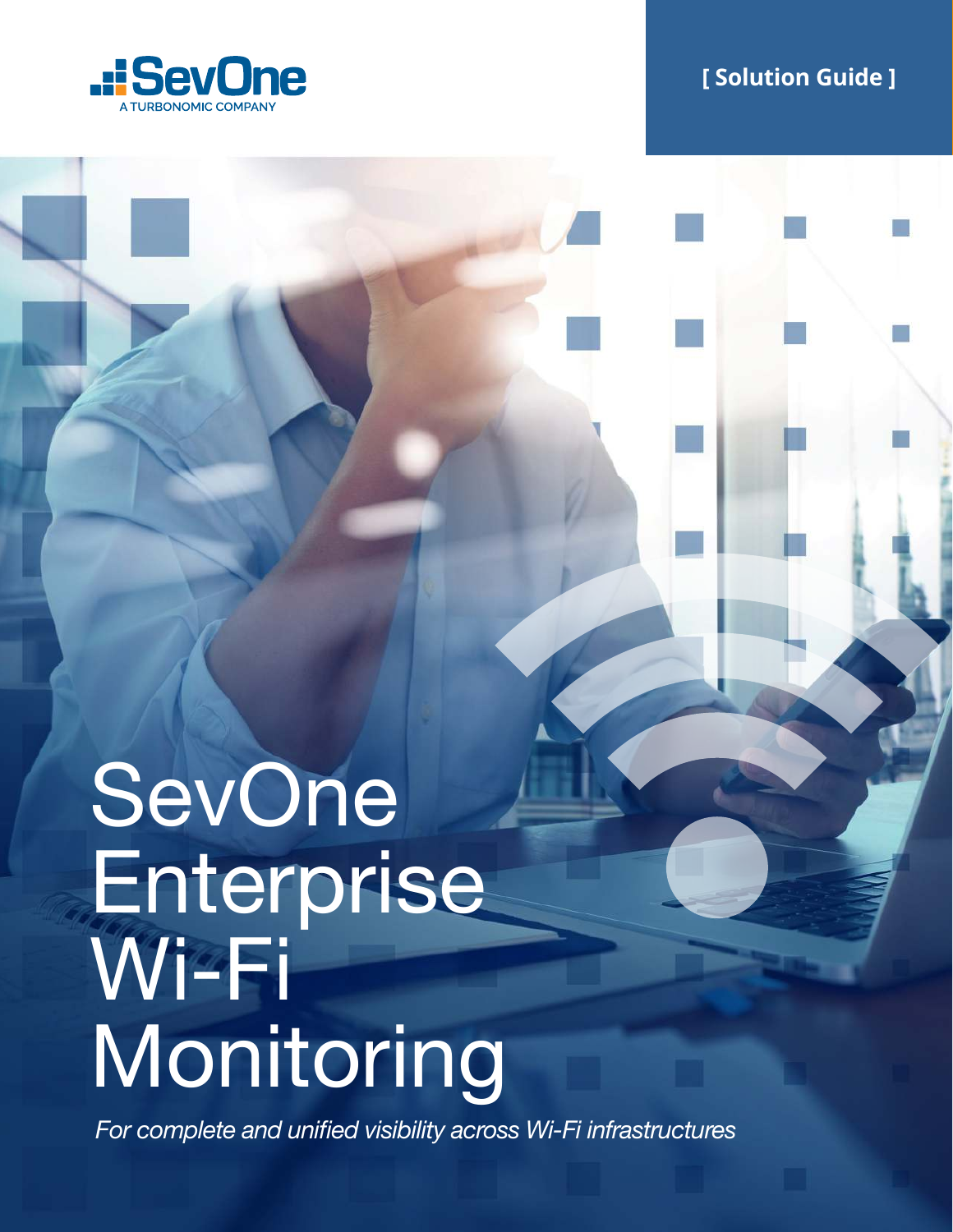

#### **Overview**

In today's mobile-first business environment, users depend on quality Wi-Fi services. That's especially true when they're on an enterprise campus. Employees, customers, partners and others expect Wi-Fi that's accessible, reliable, and always delivers high performance. Anything less is unacceptable.

But meeting these expectations can be difficult for IT and NetOps teams. One reason is the enormous number of Wi-Fi-enabled, connected devices – and users' growing dependence on them. Another reason is evolving technology; 'Wi-Fi 6' is bringing more bandwidth, higher speeds, and more complexity. For teams trying to manage their Wi-Fi infrastructures using legacy monitoring tools, it's an uphill battle.

To address these challenges, organizations need to modernize their Wi-Fi systems – and include next-generation monitoring in their upgrades. By doing so, enterprises and MSPs gain the power, flexibility, and scalability they need to meet their Wi-Fi service delivery and monitoring needs now and into the future.

When it comes to 'future-proofing' their Wi-Fi monitoring and management capabilities, the clear choice among leading enterprises and top-tier MSPs is the SevOne Enterprise Wi-Fi Monitoring Solution.

### **Industrial-Strength Wi-Fi Monitoring**

The SevOne Enterprise Wi-Fi Monitoring Solution is a modern system. Designed to be paired up with the latest Wi-Fi offerings from vendors such as Cisco and Aruba, the solution provides Wi-Fi monitoring and management capabilities that complement and extend upon the capabilities found in the built-in, vendor-provided, Wi-Fi management tools.

It is an integrated offering that provides teams with real-time and historical visibility into their entire Wi-Fi infrastructures, end-to-end. Coverage starts with wireless devices, continues into the wireless infrastructure, encompasses enterprise campuses, and extends seamlessly into data centers and cloud-based services and applications. And now, with over 20 out-of-the-box reports, multiple teams across an enterprise from network operations, network engineering and Wi-Fi specific users can access sets of curated workflows to help users speed up the time to resolution for Wi-Fi related issues in their environment.

Unmatched speed, flexibility, and scalability, along with complete and unified visibility into modern Wi-Fi deployments are among the capabilities that make the SevOne Enterprise Wi-Fi Monitoring Solution a cut above.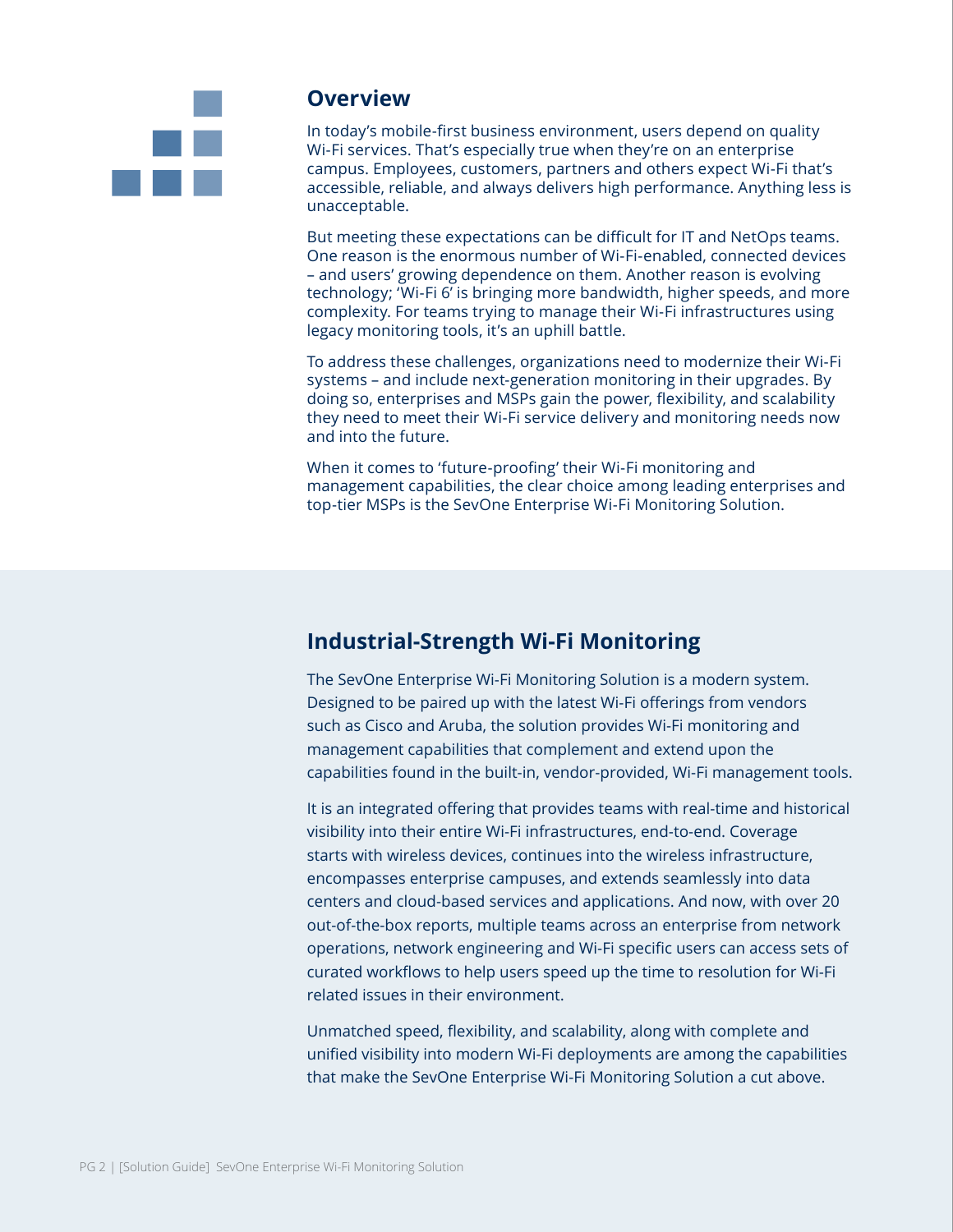| <b>WI-FI COMPONENT</b>                         | <b>KEY PERFORMANCE INDICATORS</b>                                                                                                                                                                                                                                                                                                                                                                                                                                                                                                                                             |
|------------------------------------------------|-------------------------------------------------------------------------------------------------------------------------------------------------------------------------------------------------------------------------------------------------------------------------------------------------------------------------------------------------------------------------------------------------------------------------------------------------------------------------------------------------------------------------------------------------------------------------------|
| <b>WI-FI CLIENT</b>                            | Wi-Fi client list: By device,<br>frequency and OS<br><b>DNS/DHCP Services: Status and</b><br>availability of these key network<br>services                                                                                                                                                                                                                                                                                                                                                                                                                                    |
| <b>WIRELESS ACCESS</b><br><b>POINT (AP)</b>    | Frequency (# of antennae)<br><b>Connection utilization: Baseline</b><br>AP utilization over day, week,<br>month<br><b>Wired PoE Connection: Baseline</b><br>wired PoE connection<br><b>Channel Management:</b><br>Understand wireless baseline<br>against full spectrum and channel<br>design plan<br><b>SSID Management: Understand</b><br>how SSIDs are used, configured<br>and optimize: beacon time, data<br>rates, eliminate low/unused<br>legacy frequencies (802.11b)<br>Power Levels: Monitor, report<br>and optimize power levels against<br>physical coverage areas |
| <b>WIRELESS LAN</b><br><b>CONTROLLER (WLC)</b> | <b>WLC Network Egress/Ingress:</b><br>Baseline and alert on traffic on<br>flow data, QoS and link utilization<br><b>WLC/End Points: Leverage flow</b><br>data to know what end points<br>accessing the network and what<br>QoS is being applied to what<br>traffic types                                                                                                                                                                                                                                                                                                      |

# **TOP FEATURES & FUNCTIONS**

**Address Issues before they become problems** – This solution includes outof-the-box troubleshooting workflows for rapid and proactive identification and mitigation of performance-impacting events and streamlining Wi-Fi infrastructure maintenance.

**Gain comprehensive Wi-Fi infrastructure visibility** – This solution presently supports Wi-Fi system offerings from Cisco and Aruba Networks, and unmatched coverage of Wi-Fi clients, wireless access points, and wireless LAN controllers, including support for Cisco Catalyst 9800 Wireless Controllers.

**Detect rogue access points** – The solution enables teams to detect when unexpected, non-IT deployed access points are found within their environments on a per controller basis, and instantly displays the relevant details.

**Understand traffic impact** – This solution can display in granular detail what traffic was flowing through specific Wi-Fi interfaces at which times to identify how traffic behaviors impact users and applications.

**Isolate and view 'breadcrumbs'** – This solution enables users to follow the performance of end user Wi-Fi stations over time to gain new insights and helps them troubleshoot up to a year's worth of Wi-Fi device to wireless controller performance.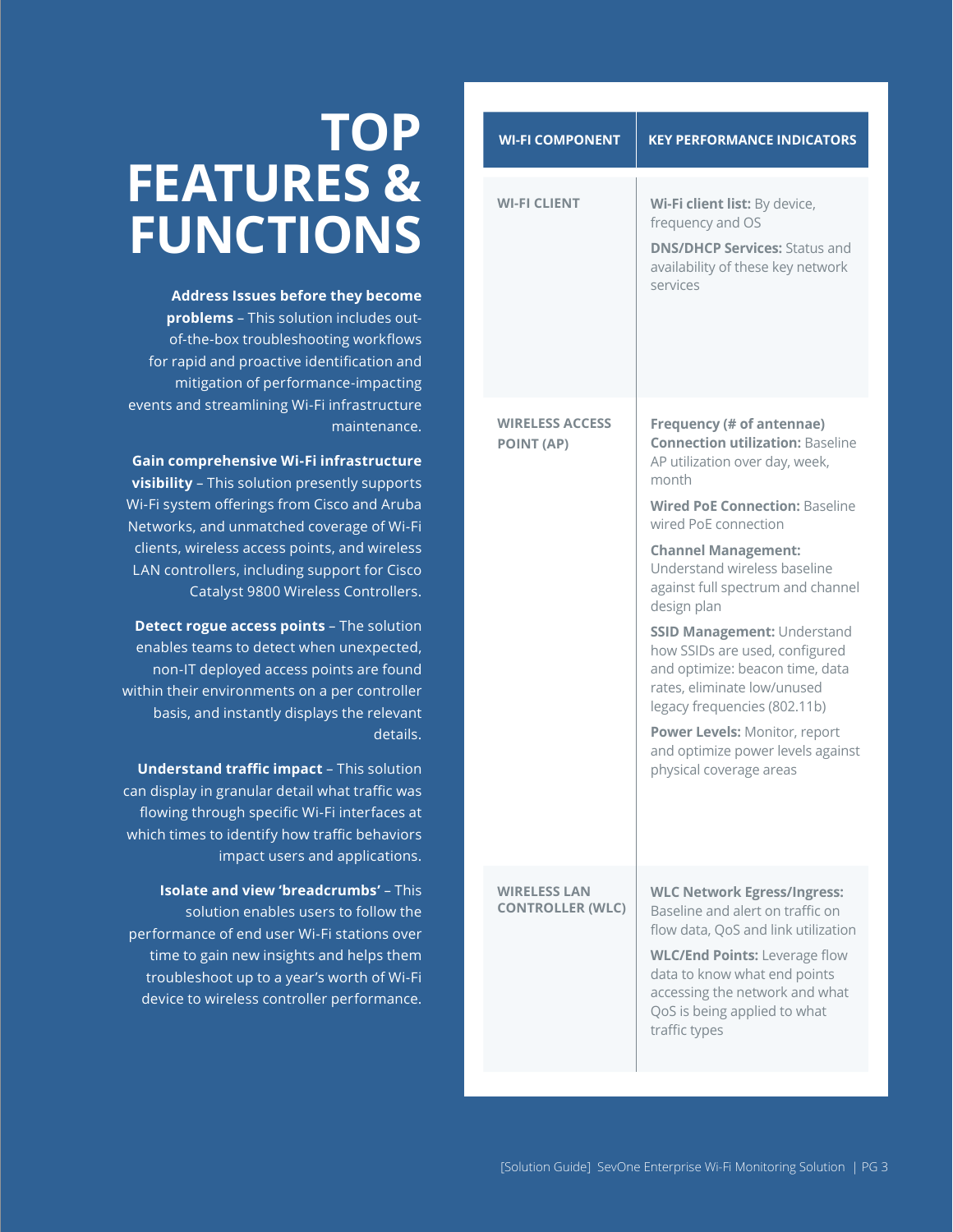# **Out-of-the-Box Reporting**

The SevOne Enterprise Wi-Fi Monitoring Solution delivers over 20 different interactive reports to give IT, NetOps and engineering teams detailed visibility into their enterprise Wi-Fi and campus infrastructure deployments. The solution's extensive flexibility makes it easy for teams to leverage these reports or further customize them to meet their specific operational requirements.

Below are some examples of out-of-the-box reports used by SevOne's enterprise and MSP customers:

#### **Wireless LAN Controller Availability & Health**

What is the current status of your WLAN controllers across your enterprise campus? What has the availability trend been? Does availability correlate at all with CPU and Memory usage?

#### **Wireless Signal Quality Dashboard**

How does signal quality compare from one AP (or one user) to another? Where is the user located? Which AP are they associated with? Which user has sent or received the most data? Need to easily link to historical station data?

#### **"Breadcrumbs" Per User Historical Troubleshooting**

What wireless access points, WLCs and SSIDs has a user been over the past day, week or year? What was their signal to noise ratio, transmit receive rate, error/retry %, channel history and band use at a particular point in time across multiple APs, WLCs and SSIDs?